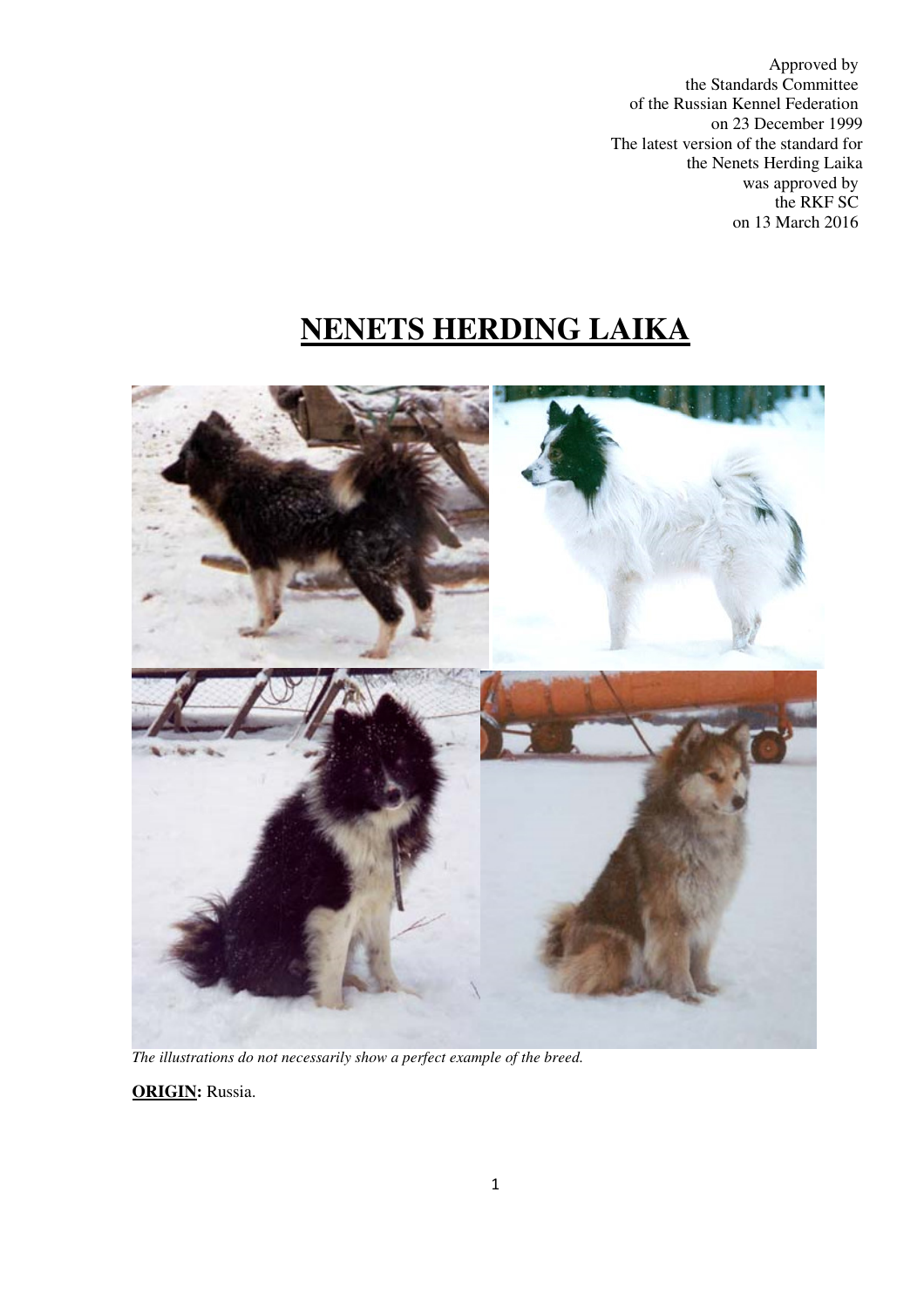#### **DATE OF PUBLICATION OF THE PREVIOUS VERSION OF THE STANDARD.** Russian Kennel

Federation, 1999. Developed by the Coordination and Science Board on Domestic Dog Breeds of the Russian Institute for Cultural and Natural Heritage

**FUNCTIONALITY.** Traditional function of reindeer herder in the original habitats, search-and-rescue service, companion dog.

#### *THE STANDARD IS NOT RECOGNIZED BY FCI*

After the international recognition:

# **FCI classification:**<br>Group 5. Spit

Spitz and primitive types. Section 3. Nordic watchdogs and herders. Without working trial.

**HISTORICAL BACKGROUND.** the Nenets Herding Laika is an aboriginal breed developed a few centuries ago for herding reindeers by the Nenets of the North of Europe and the Yamal Peninsula. Today the breed is widely used in the traditional reindeer breeding areas on the North and the North-East of Russia.

Functional conformation, compact size, high adaptability and well-developed sensory organs make it possible to use this breed for other purposes than its traditional reindeer herding function, most notably for search-and-rescue and customs services.

**GENERAL APPEARANCE.** Medium-sized, agile, enduring and energetic dog. Similarly to other spitztype dogs, it has a wedge-shaped head, erect ears, thick coat and the tail carried over the back. Strong build and substance. Well-developed muscles. Clearly pronounced sexual dimorphism.

# **MAIN PROPORTIONS**.

- In dogs, back length is approximately the same as height at the withers. The bitches may have a longer back.
- Muzzle length is equal to or slightly shorter than the length of the cranial section.
- Chest depth is approximately one half of height at withers.
- Length of forearms is equal to or slightly longer than one half of height at withers.

**BEHAVIOUR AND CHARACTER**. The dog has a lively and agile temper, is easily trainable, can be trained different skills. Can be wary of strangers.

**HEAD**. Medium-sized, proportional to the body, wedge-shaped, moderately pointed. Upper line of the cranial part is parallel to the muzzle.

## CRANIAL REGION:

Skull: moderately broad and almost flat between the ears. Length of the cranial region is equal to or is slightly more than its width. Slightly protruding forehead. Pronounced occiput. Stop: transitions from forehead and cheeks to muzzle are well pronounced and enhanced by a smooth change in hair length.

## FACIAL REGION:

Nose: medium-sized, preferably black, but grey or light-brown colours are acceptable. Brown coat has a matching nose colour.

Muzzle: smoothly narrowing towards the nose. Muzzle length is equal to or slightly shorter than the length of the cranial region. Straight nose bridge.

Lips: dry, close fitting, preferably fully pigmented.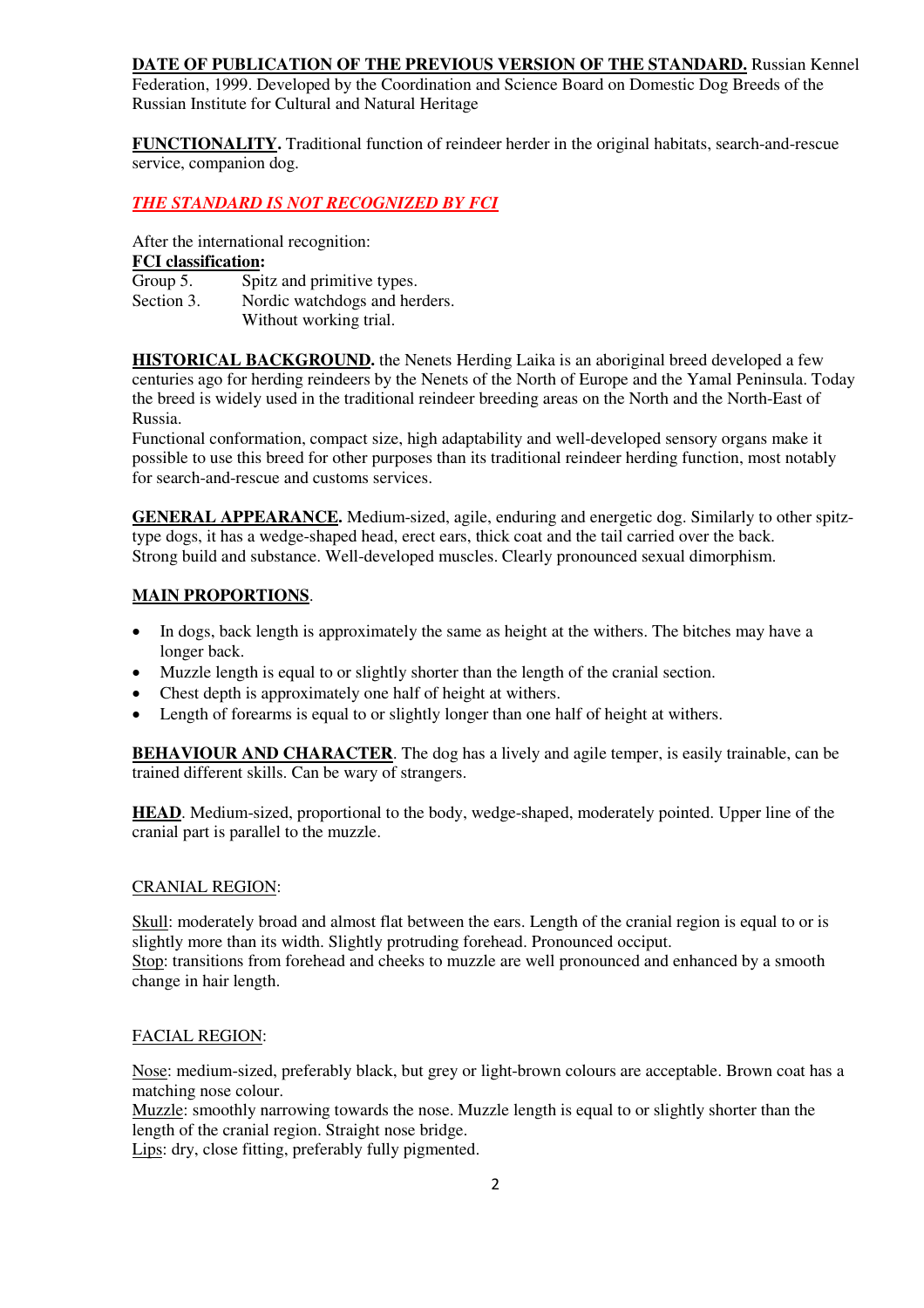Jaws/teeth: Strong jaws. Sufficiently large white teeth. Front teeth are evenly positioned. Scissors bite, direct bite is acceptable. Absence of premolars due to injuries is not a reason for a lower score, a missing molar is acceptable though not desirable. A missing М3 is acceptable.

Cheeks: well-pronounced, but not protruding.

Eyes: medium-sized, oval, slightly slant, neither deep set nor bulging; from dark brown to hazel in colour. Lighter coat may be matched by eye colour of the same tone, although brown is preferable. Brown coat must be matched by brown eyes. Intense and lively expression.

Ears: erect, mobile, relatively small, shape close to isosceles triangle. Set high and wide apart, with slightly rounded tips directed upwards and slightly forwards, with well-developed protective hair on the inside.

#### **NECK**

Medium long, set at approximately 50° to the horizon line, dry, muscular, oval in cross-section.

#### **BODY**

Withers: well-pronounced, especially in dogs, medium long.

Back: strong, straight, broad, muscular.

Loin: short, slightly protruding, broad, muscular.

Croup: long, broad, slightly sloping, muscular.

Chest: sufficiently deep, oval in cross-section. Chest depth is approximately one half of height at the withers.

Belly: moderately tucked in.

**TAIL. Set** sufficiently high, reaching the hock joint or shorter, carried over the back in a circle or in a semi-circle when the dog is agitated, log-shaped or sickle-shaped and dropped behind the back when the dog is at rest.

## **LEGS**

FORELEGS: muscular, straight, parallel when viewed from the front.

Shoulder-blades: medium long, oblique, muscular.

Upper arms: oblique, with shoulder joint angle 90—100°.

Elbows: points placed back parallel to the axis of the body.

Forearms: straight and parallel, bones oval in cross-section.

Front pasterns: slightly oblique.

HINDLEGS: straight and parallel when viewed from the rear, set wider than forelegs, with sufficiently well-pronounced angulation.

Thighs: muscular, moderately long.

Lower thighs: muscular, moderately long.

Rear pasterns: moderately long, upright, the presence of dewclaws (polydactilism) does not influence the score.

FEET: oval, strong, tightly knit, with tough and thick pads, short and hard claws. Thick hair growth between the toes.

GAIT/MOVEMENTS. Free, easy, agile, coordinated.

The characteristic gaits are gallop and moderate trot.

## **COAT**

HAIR. The coat is double, outer coat has well-developed coarse and straight hair, undercoat is thick and water-resistant. The hair on the body is at least 8–10 cm long. Decoration hair is well-developed and forms sidewhiskers on the cheekbones, a collar on the neck and on the shoulders, feathers on the back side of forearms and trousers on the back side of thighs, trousers length reaches 15-20 cm. The longest hair is up to 25 cm and grows on the croup. The hair on the back side of pasterns is also long and thick.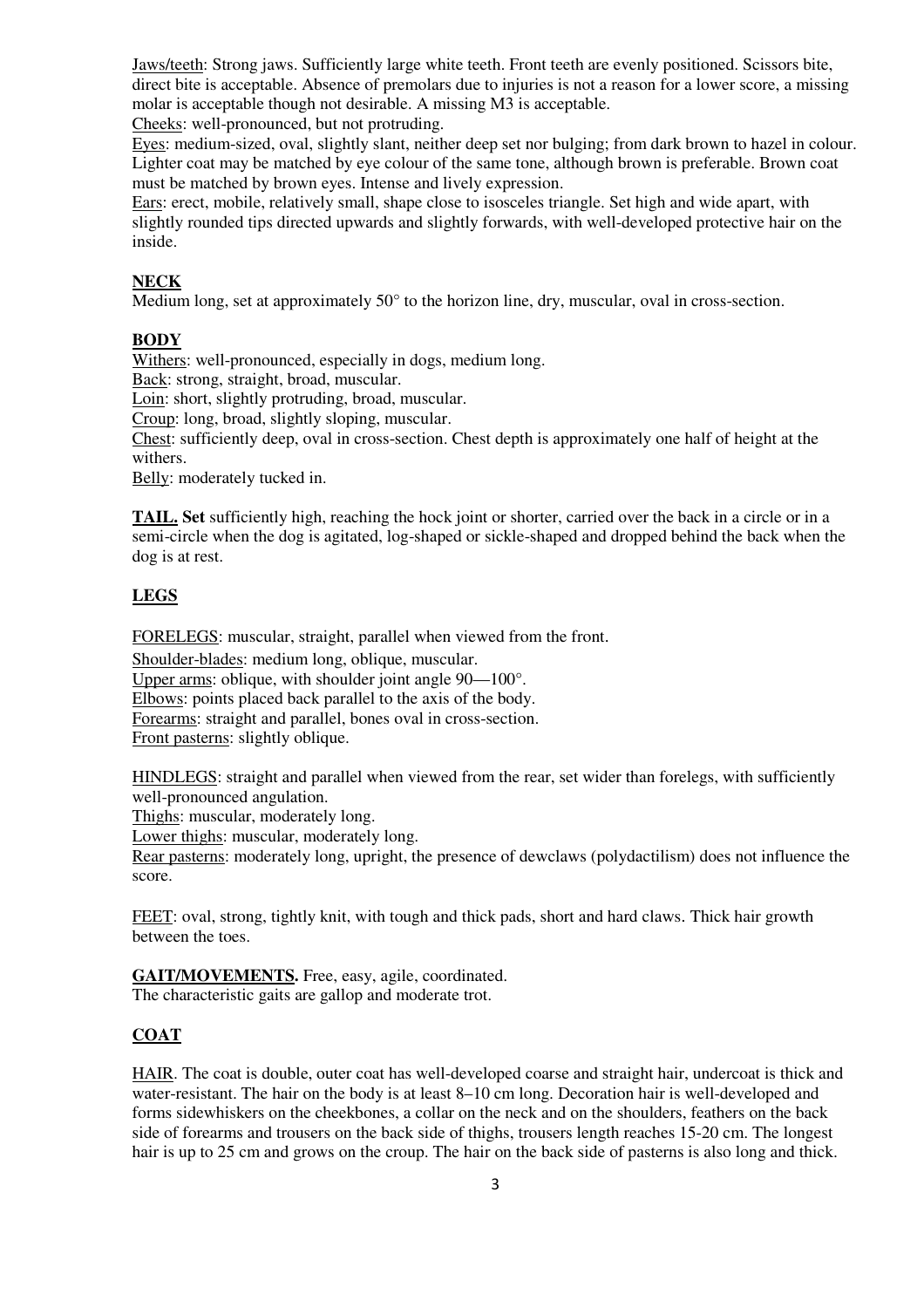There is a protective growth of brush-like hair between the toes increasing the surface of the pad and making the dog move easier on the snow crust. Muzzle, forehead and the front surface of limbs are covered with shorter dense hair.

COLOUR. Grey zones, red zones; the red may be of different intensity up to light-fawn; white, black, black and tan, brown, piebald, patched. Small speckles are acceptable but not desirable.

## **SIZE**

For dogs, height at the withers should be 40 - 52 cm, preferable height is 46 cm.

For bitches, height at the withers should be 39 - 47 cm, preferable height is 42 cm.

Deviations from the height by more than +/-2 cm considerably decrease the breeding value of the animal.

**FAULTS**. Any departure from the foregoing points should be considered a fault and the seriousness with which the fault is regarded should be in exact proportion to its degree and its effect upon the health and welfare of the dog and on its ability to perform its traditional work.

- Teeth worn down not appropriately to the age. Yellow, small, sparsely set teeth. Congenital absence of one or two first premolars. Absence of one molar.
- Wide, too narrow, too long muzzle.
- Ears too big, set too wide apart, slightly soft in carriage.
- Eyes slightly big, too small, slightly round, directly set.
- Tail set low or too high.
- Height deviation less than +/-2 cm.
- Slightly wavy hair.

# **SEVERE FAULTS**

- Coarse or dry conformation.
- Coarse or light head not proportional to the conformation type.
- Too prominent cheeks.
- Snipy, blunt, snub muzzle, hawk nose.
- Abrupt or too smooth stop.
- Overdeveloped supraorbital ridge.
- Eyes too big, round, bulging, different in colour, sagging eyelids.
- Unpigmented eyelids.
- A missing front tooth, canine, missing premolars, including PM1 & PM2, not caused by an injury.
- Butterfly nose.
- Neck too short, too long, set low, flabby.
- Soft or roached back.
- Steep croup.
- Tail not carried over the back when alert or carried on the croup tightly knit.
- Bowed forearms, elbows turned out- or inwards, east-west pointing feet; pigeon-toed feet, soft pasterns, over-angulated pasterns. Narrow in hindquarters, upright hindquarters, sickle hocks, hocks too close or turning out.
- No feathering in male animals.
- Any faults in body or limbs preventing the dog from normal movement.
- Big, thick, soft ears. Not enough hair inside ears.
- Too anxious.
- Too shy.
- Wavy hair, short hair, soft outer coat, underdeveloped undercoat.
- Height deviation by more than  $+/-2$  cm.

# **DISQUALIFYING FAULTS**

• Aggressiveness, cowardice.